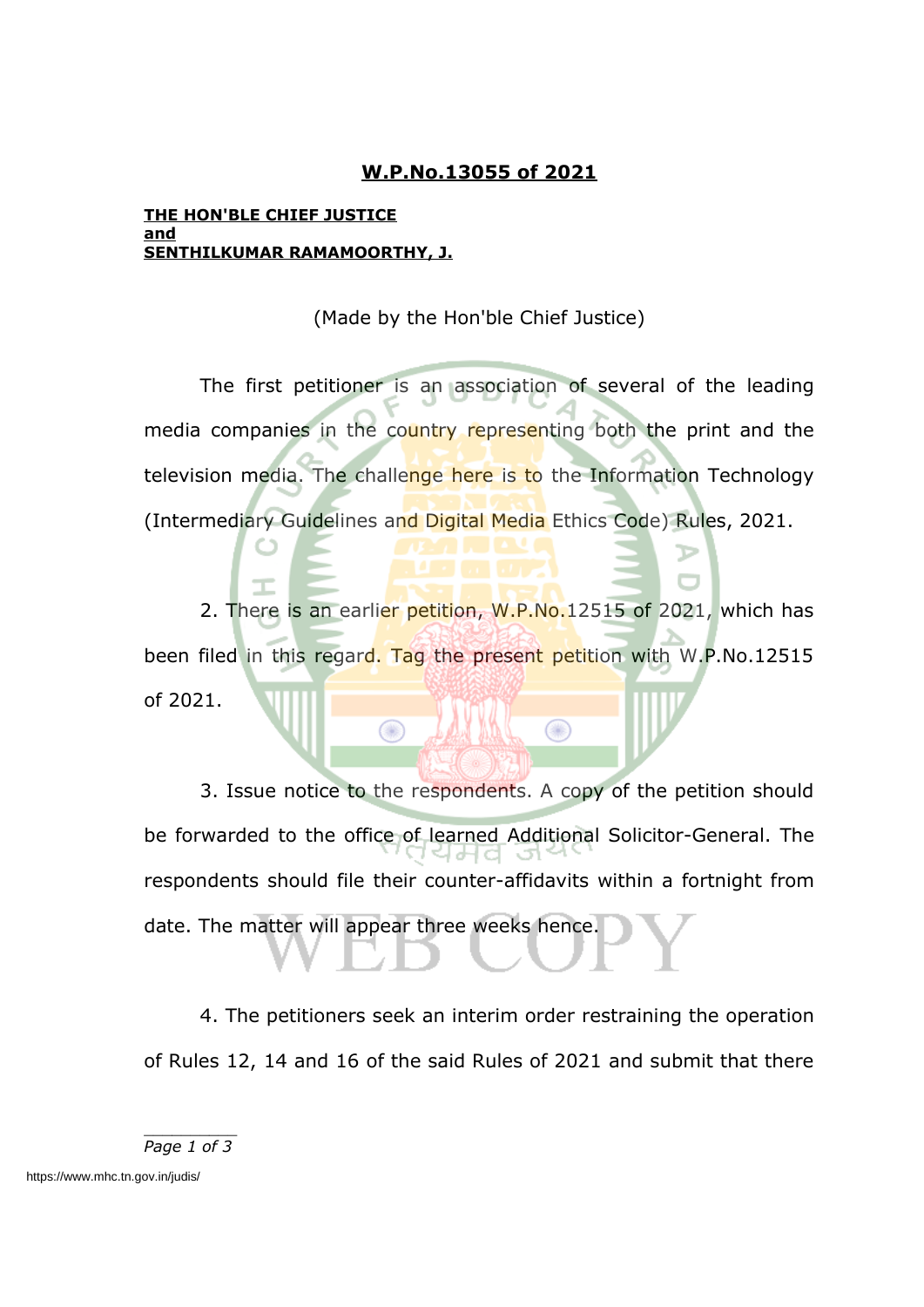is sufficient basis for the petitioners' apprehension that coercive and arm twisting action may be taken under such provisions.

5. Since no adverse action has been initiated against the petitioners as of now, no omnibus order is made at this stage. However, if such provisions are resorted to against the petitioners, the petitioners will be at liberty to apply for interim relief in these proceedings.

List on 14.07.2021.

kpl

**(S.B., CJ.) (S.K.R., J.) 23.06.2021**

## **/EB COPY**

सतयमेव जय

T

*Page 2 of 3*

https://www.mhc.tn.gov.in/judis/